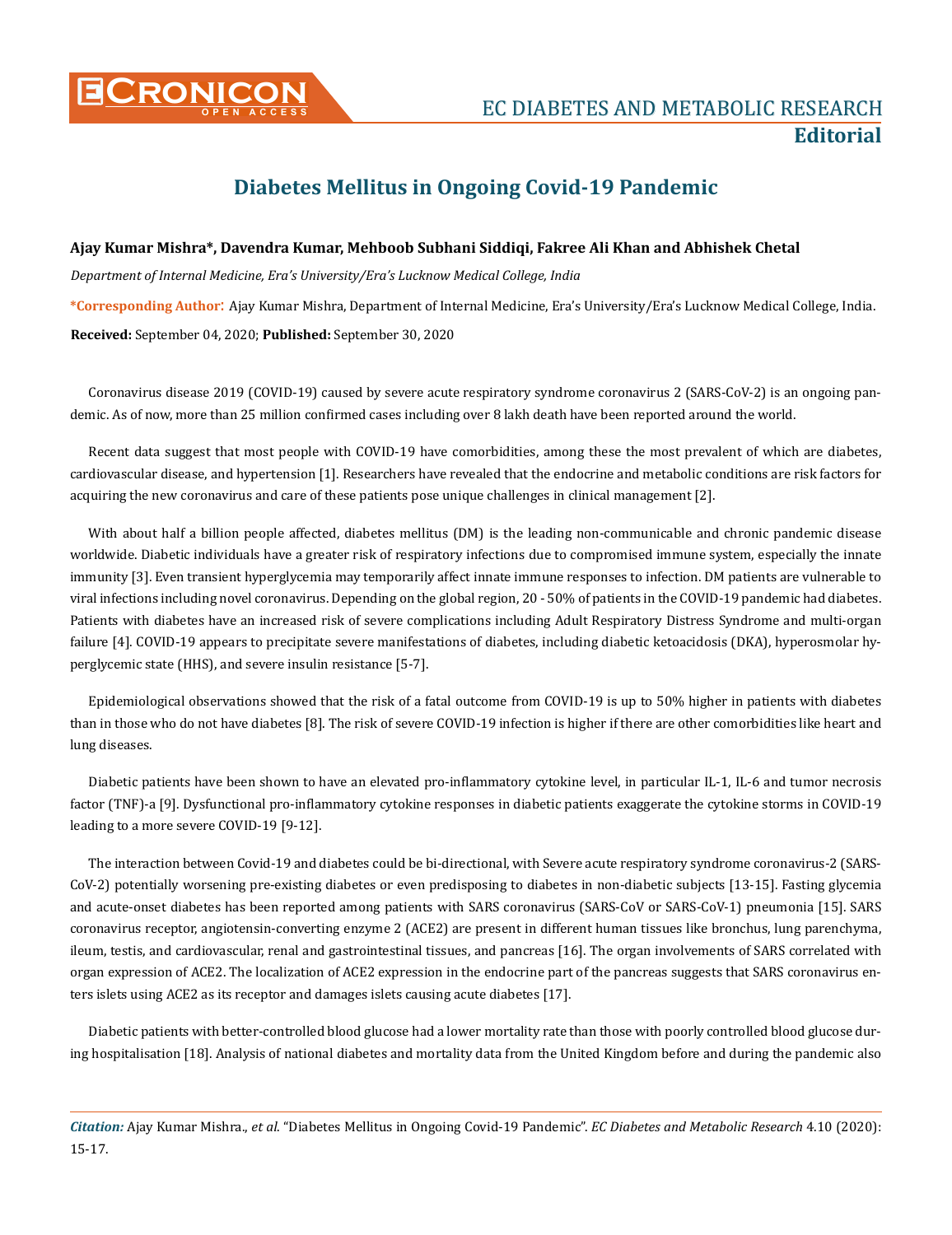suggests that there is an increase in mortality risk with high glycated hemoglobin (A1C) and the risk increased as A1C levels rose [19]. As primary prevention, patients with diabetes should intensify their metabolic control. This includes continuation and strict abidance with adequate control of blood pressure and lipids.

Patients with diabetes and hypertension treated with ACE inhibitors and angiotensin receptor blockers (ARBs) can have increased expression of ACE2, thereby facilitating viral uptake and increasing the risk of severe infection for people with diabetes [20]. There is, however, no clinical or scientific evidence to suggest that treatment with ACE inhibitors or ARBs should be discontinued because of the COVID-19 infection. It is strongly recommended that physicians and patients should continue treatment with their usual anti-hypertensive treatment [21].

In view of close links between diabetes and cardiovascular disease, statins should not be discontinued because of the long-term benefits and the potential for tipping the balance towards a cytokine storm by rebound rises in interleukin (IL)-6 and IL-1β if they were to be discontinued. Screening for hyper inflammation using laboratory trends (e.g. increasing ferritin, decreasing platelet counts, high-sensitivity C-reactive protein, or erythrocyte sedimentation rate) help to identify subgroups of patients for whom immunosuppression (steroids, immunoglobulins, selective cytokine blockade) could improve the outcome [4].

Although Lactic acidosis associated with metformin, or euglycemic or moderate hyperglycemic diabetic ketoacidosis associated with sodium-glucose linked transporter-2 (SGLT-2) inhibitors are rare events; it is recommended to discontinue for patients with severe symptoms of COVID-19 to reduce the risk of acute metabolic decompensation [22].

## **Bibliography**

- 1. Chen Y., *et al.* ["Effects of hypertension, diabetes and coronary heart disease on COVID-19 diseases severity: a systematic review and](https://www.medrxiv.org/content/10.1101/2020.03.25.20043133v1)  [meta-analysis".](https://www.medrxiv.org/content/10.1101/2020.03.25.20043133v1) *Med Rxiv* (2020).
- 2. Rubino F., *et al.* "New-Onset Diabetes in Covid-19". *[The New England Journal of Medicine](https://www.nejm.org/doi/full/10.1056/NEJMc2018688)* 383.8 (2020): 789-790.
- 3. Toniolo A., *et al.* ["The diabetes pandemic and associated infections: suggestions for clinical microbiology".](https://www.ncbi.nlm.nih.gov/pmc/articles/PMC6319590/) *Reviews in Medical* Micro[biology 30 \(2019\): 1-17.](https://www.ncbi.nlm.nih.gov/pmc/articles/PMC6319590/)
- 4. Bornstein SR., *et al.* ["Practical recommendations for the management of diabetes in patients with COVID-19".](https://www.thelancet.com/journals/landia/article/PIIS2213-8587(20)30152-2/fulltext) *The Lancet Diabetes and Endocrinology* [8.6 \(2020\): 546-550.](https://www.thelancet.com/journals/landia/article/PIIS2213-8587(20)30152-2/fulltext)
- 5. Chee YJ., *et al.* ["Diabetic ketoacidosis precipitated by Covid-19 in a patient with newly diagnosed diabetes mellitus".](https://www.ncbi.nlm.nih.gov/pmc/articles/PMC7194589/) *Diabetes Research [and Clinical Practice](https://www.ncbi.nlm.nih.gov/pmc/articles/PMC7194589/)* 164 (2020): 108166.
- 6. Li J., *et al.* ["COVID-19 infection may cause ketosis and ketoacidosis".](https://pubmed.ncbi.nlm.nih.gov/32314455/) *Diabetes, Obesity and Metabolism* 20 (2020): 1-7.
- 7. Ren H., *et al.* ["Association of the insulin resistance marker TyG index with the severity and mortality of COVID-19".](https://cardiab.biomedcentral.com/articles/10.1186/s12933-020-01035-2) *Cardiovascular Diabetology* [19.1 \(2020\): 58.](https://cardiab.biomedcentral.com/articles/10.1186/s12933-020-01035-2)
- 8. [Remuzzi A and Remuzzi G. "COVID-19 and Italy: what next?"](https://www.thelancet.com/article/S0140-6736(20)30627-9/fulltext) *Lancet* 395 (2020): 1225-1228.
- 9. [Geerlings SE and Hoepelman AIM. "Immune dysfunction in patients with diabetes mellitus \(DM\)".](https://academic.oup.com/femspd/article/26/3-4/259/638202) *FEMS Immunology and Medical Microbiology* [26.3-4 \(1999\): 259-265.](https://academic.oup.com/femspd/article/26/3-4/259/638202)
- 10. [Pal R and Bhansali A. "COVID-19, diabetes mellitus and ACE2: the conundrum".](https://www.ncbi.nlm.nih.gov/pmc/articles/PMC7118535/) *Diabetes Research and Clinical Practice* 162 (2020): [108132.](https://www.ncbi.nlm.nih.gov/pmc/articles/PMC7118535/)
- 11. [Maddaloni E and Buzzetti R. "Covid-19 and diabetes mellitus: unveiling the interaction of two pandemics".](https://pubmed.ncbi.nlm.nih.gov/32233018/) *Diabetes/Metabolism Re[search and Reviews](https://pubmed.ncbi.nlm.nih.gov/32233018/)* (2020): e33213321.

*Citation:* Ajay Kumar Mishra., *et al*. "Diabetes Mellitus in Ongoing Covid-19 Pandemic". *EC Diabetes and Metabolic Research* 4.10 (2020): 15-17.

16